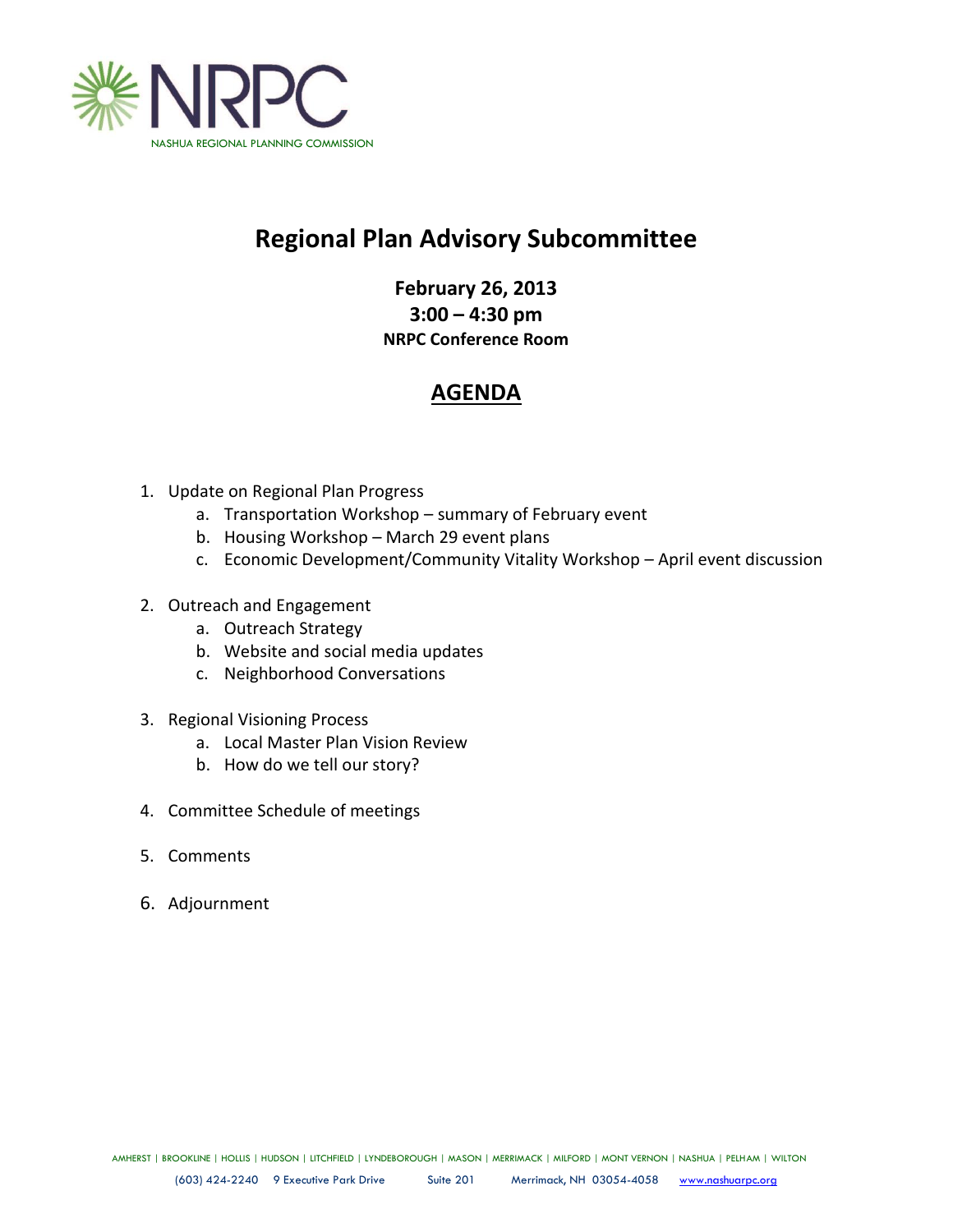## **Granite State Future Regional Advisory Sub-Committee February 26, 2013 3 to 4:30 PM Nashua Regional Planning Commission Office 9 Executive Park Drive, Merrimack, NH**

#### **ATTENDEES:**

Beth Todgham, Southern NH Services – Community Action Program Liz Racioppi, Nashua Art Commission and the NH Creative Communities Network Bill Parker, Town of Milford Kerrie Diers, NRPC Jen Czysz, NRPC Mary Brundage, NRPC Tim Roache, NRPC

#### **Meeting Start: 3:07 PM**

Diers opened the meeting and gave an overview of the agenda items.

### **Update on Regional Plan Progress**

#### **Transportation Workshop**

Roache discussed the Transportation Workshop that was held on February 12. The workshop started with a review of existing conditions and future projections from the transportation plan. The themes of Mobility, System Sustainability and Quality of Life were discussed in small group breakout sessions. Each group discussed what currently works and what needs improvement. The following is a breakdown of those discussions:

#### *Mobility:*

*What works?*

- Little road congestion
- **•** Transit

*What needs improvement?*

- East/west travel is not easy
- Rt. 101 A congested
- Freight
- Lack of river crossings

#### *Quality of Life:*

*What works?*

- Ease to get around
- Urban/rural balance (access to recreation)

*What needs improvement?*

- Not many alternative transportation options
- Not enough housing to accommodate transit-oriented development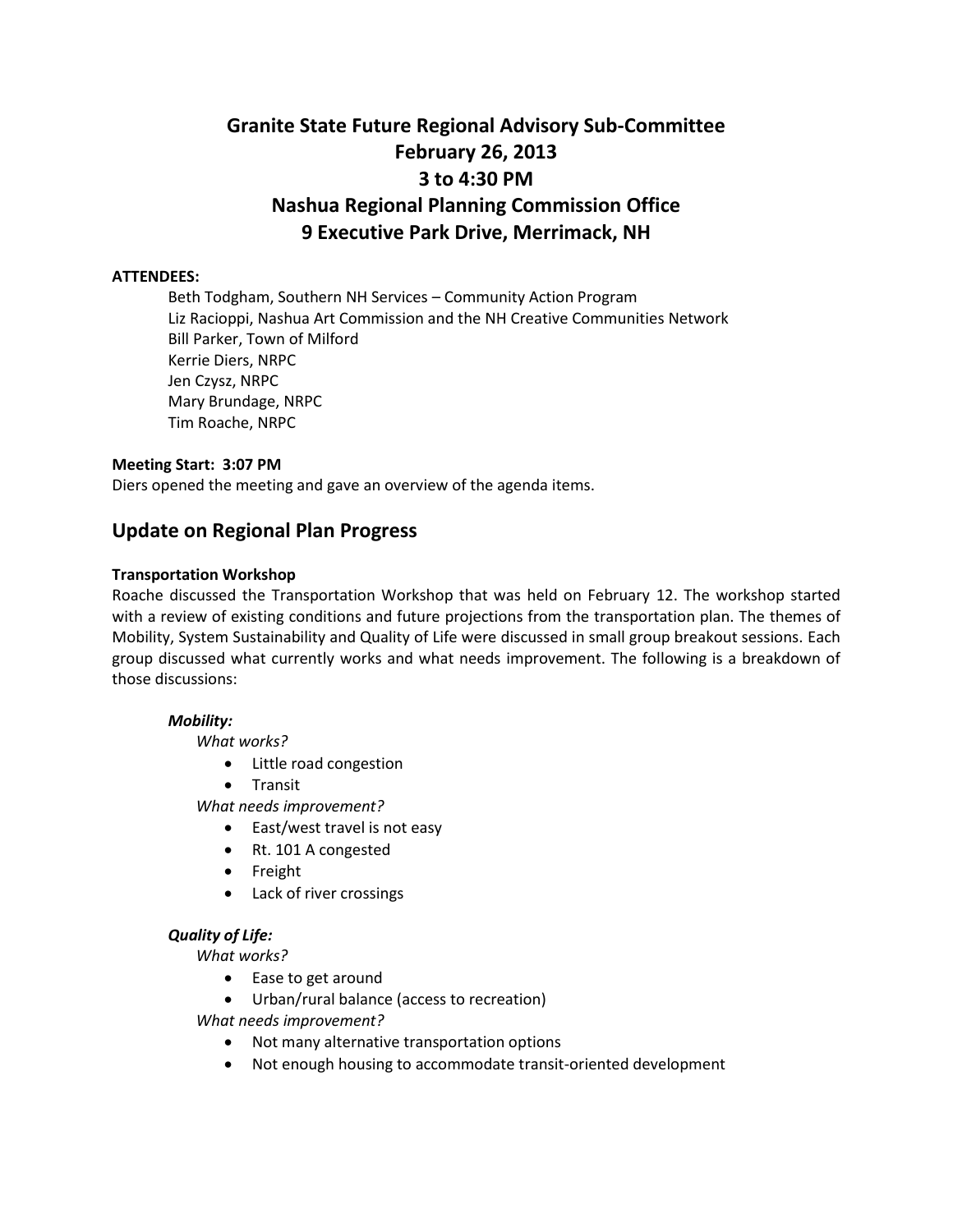#### *System Sustainability:*

*What works?*

- Recent efforts to address maintenance fixes
- Towns have been responsive

*What needs improvement?*

- Signaled timing
- Funding

Racioppi asked about revenue. Roache explained that the money from tolls can only support the turnpike system. There was some discussion on the gas tax as a potential revenue source.

The next steps for the Transportation Committee will be to go over the goals and see if the current projects are in line to bringing the region closer to the vision and goals.

Diers mentioned that the Rail Transit Authority will be hosting a series of public hearings in the spring. The outcome of these hearings will also tie into the regional plan.

#### **Housing Workshop**

Czysz discussed the upcoming Housing Workshop scheduled for March 29, 11:30 AM – 3 PM. It will be structured similar to the Transportation Workshop. It will start with an educational piece with Ben Frost, NH Housing Finance Authority, and Chris Wellington, consultant to NHHFA and NH Legal Assistance, speaking. The Regional Housing Needs Assessment will also be discussed. There will then be break out groups on the three themes of Supply, Demand and Existing Conditions; Affordability; and Access to Opportunity to discuss what works and what is needed.

#### **Economic Development Community Vitality Workshop**

Diers talked about the Economic Development/Community Vitality workshop which would be the next workshop after the Housing Workshop. Tentatively, the workshop planned for April. Since the NH Listens event is scheduled for April 30<sup>th</sup>, it was decided to push out the workshop until May so that the feedback from the event could be used. Parker mentioned that Milford is in a process of doing survey on how to market the Town of Milford for businesses.

### **Outreach and Engagement**

#### **Outreach Strategy**

Brundage discussed the Outreach Strategy. The Outreach Strategy outlines what the goals of outreach, what has been done for outreach to date, and what will be done going forward. Racioppi asked if we have been satisfied with the outreach that has been done so far. Brundage answered that the events were very successful in getting input. Parker asked about how other RPCs were doing. Czysz said that the RPCs were at different stages. For instance, UVLSRPC already had committees in place so are a bit ahead of other RPCs that needed to set up their Leadership Team and other committees.

#### **Neighborhood Conversations**

Diers talked about the Neighborhood Conversations that would be happening as part of the Outreach Strategy. NRPC is looking to present at already existing meetings to get input on various themes. Great American Downtown and Renaissance Downtown were a couple groups to add to the list.